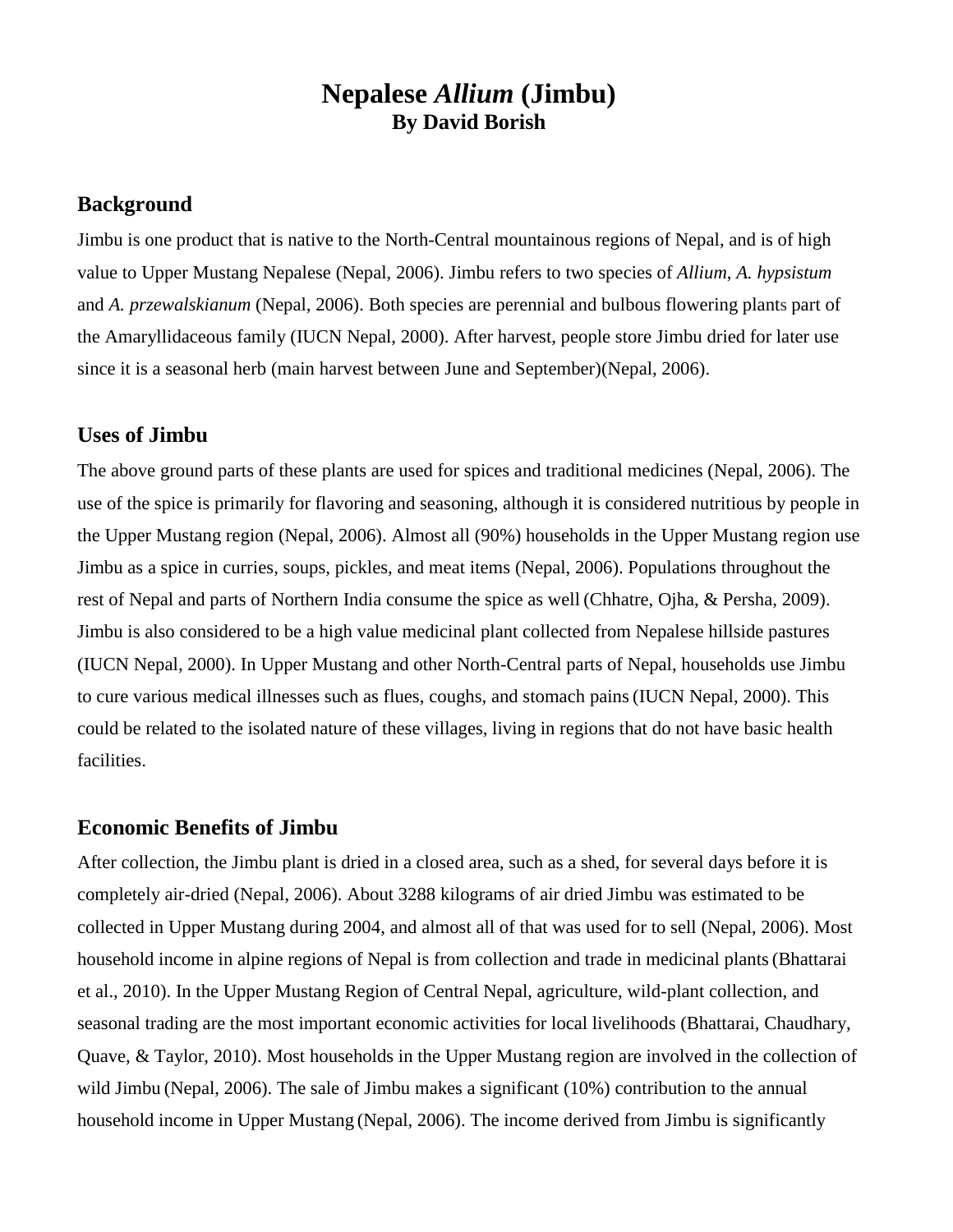influenced by the involvement of a household in the seasonal trade (Nepal, 2006). On average, the annual income from Jimbu sale for households involved in the trade was about \$70 USD in 2003 and 2004 (Nepal, 2006). People usually act as both the collectors and traders of Jimbu in order to maximize profits earned (Nepal, 2006). The primary mode of trade for Jimbu was door-to-door selling, although it is common for traders to travel to Kathmandu and other parts of Nepal and India to take part in seasonal trade (Nepal, 2006). This means that people involved in the Jimbu trade are currently looking for consumer markets to sell to, and would benefit from supplying to foreign markets. Furthermore, spices like Jimbu can be "high value, low volume cash crops", and international trade in this product can enhance rural Nepalese incomes and livelihoods (Jack & Matthews, 2011).

# **Availability and Practicality of Jimbu**

There is a consistent availability of *A. hypsistum*, however *A. przewalskianum* was considered to be vulnerable in the 1990s (Dinerstein, Loucks, & Wikramanayake, 2002). There are some agronomic constraints for Jimbu collected in the wild that contribute to the vulnerability of this product. One constraint is the degradation of the plants due to sheep, goat and other livestock grazing (Chhatre et al., 2009). This is mainly because wild Jimbu is generally found on communal land, and there is no active management to control access to the plants (Nepal, 2006). One natural constraint to the availability of Jimbu is the reliance on rainfall, especially during the early summer months, which is critical for the growth and survival of the plant (Bhattarai et al., 2010). There are no diseases known to the author of this paper that are directly affecting the Jimbu plants. Most of the hillside land surface within the Mustang region lacks vegetation, and the sandy soils can easily become eroded by wind, snow, and rain, resulting in challenges for local livelihoods and agriculture (Dinerstein et al., 2002). The Jimbu plant species can be seen as an answer to erosion, as they grow in clumps in high-arid regions with sandy soils (Nepal, 2006). Because of the remote, mountainous areas where Jimbu is found, collection mainly involves physically able and energetic people. This means that collection is not always practical for elders or physically unable people to take part in.

### **A Need for Management**

There are currently no active management systems in Upper Mustang for the collection and trade in the Jimbu industry (Nepal, 2006). Formal management systems like farmer groups and cooperatives are necessary in order to overcome the agronomic restraints of Jimbu, such as controlling livestock grazing. Farmer cooperatives can improve community organization for Jimbu collection and increase earnings through shared buying and selling in bulk (Jack et al., 2011). There are also few alternative systems for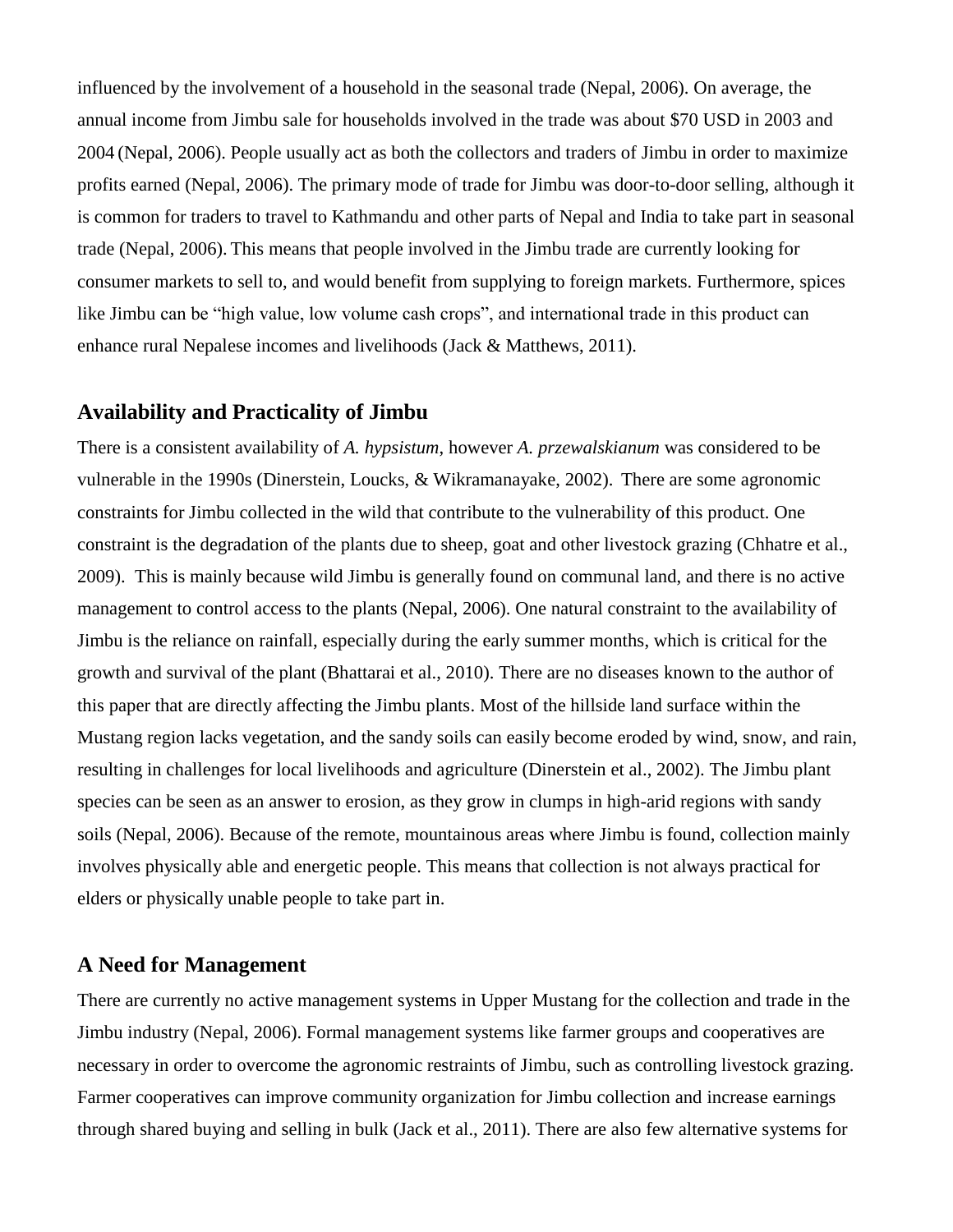collecting Jimbu besides in the wild. This means that, through active management, further domestication can be seen as an opportunity to enhance production and development of the Jimbu industry. Sustainable collection of Jimbu can be further developed if rotational harvesting sites (crop rotation) are introduced both on communal and private land (Nepal, 2006). Jimbu, along with other spices, does not require extensive inputs of cash, machinery, land or labor in order to profit from (Jack et al., 2011). This means that Jimbu can be planted in gardens or close proximity to a poorer Nepalese household in the Mustang Region, and especially on hillsides where the plants grow. A profitable crop near the household can benefit women in particular, mainly because it is easier for them to be involved and tend to the Jimbu plants (Jack et al., 2011).

# **Export Potential**

There is growing demand for healthy, organic and unique tasting spices and herbs, especially when they originate from producer friendly sources (Agriculture and Agri-Food Canada, 2013). Additionally, there is a growing South and East Asian population in Canada. There is export potential for a spice like Jimbu because it offers 1) a traditional taste for these Asian cultures in Canada, 2) a unique and organic taste for non-Asian consumers, and 3) a healthy seasoning alternative to salt and fats in a health-aware society. Spices are high-value but low-weight products, which means that transporting Jimbu to foreign markets would be cheap comparing to heavier crops. The dried Jimbu is generally stored in a dry, lowhumidity, enclosed area after it is harvested, meaning there would be no need to refrigerate the spice when exporting it. Jimbu does not require a Phytosanitary Certificate or a Permit to Import, and like other spices would be regarded as a low-risk import product (Canadian Food Inspection Agency, 2014). Fortinos and No Frills have expressed interest in Jimbu over the phone because it is a spice from the Indian region (Loblaw Companies Limited, 2014), although a formal letter sent to the Loblaw Companies Limited in required. Jimbu would be entitled to Least Developed Country Tariffs, although a Certificate of Origin or Statement of Origin is required by the exporters in Nepal for proof of origin (Canadian Boarder Services Agency, 2014). There are no current duty rates for Jimbu as there is no formal Harmonized System (HS) code (Canadian Border Services Agency, 2014). It is encouraged that further research goes into the proper management of Jimbu. This is because organization run by local Nepalese is critical in order to access foreign markets while maintaining sustainable use of Jimbu on a domestic level.

# **References**